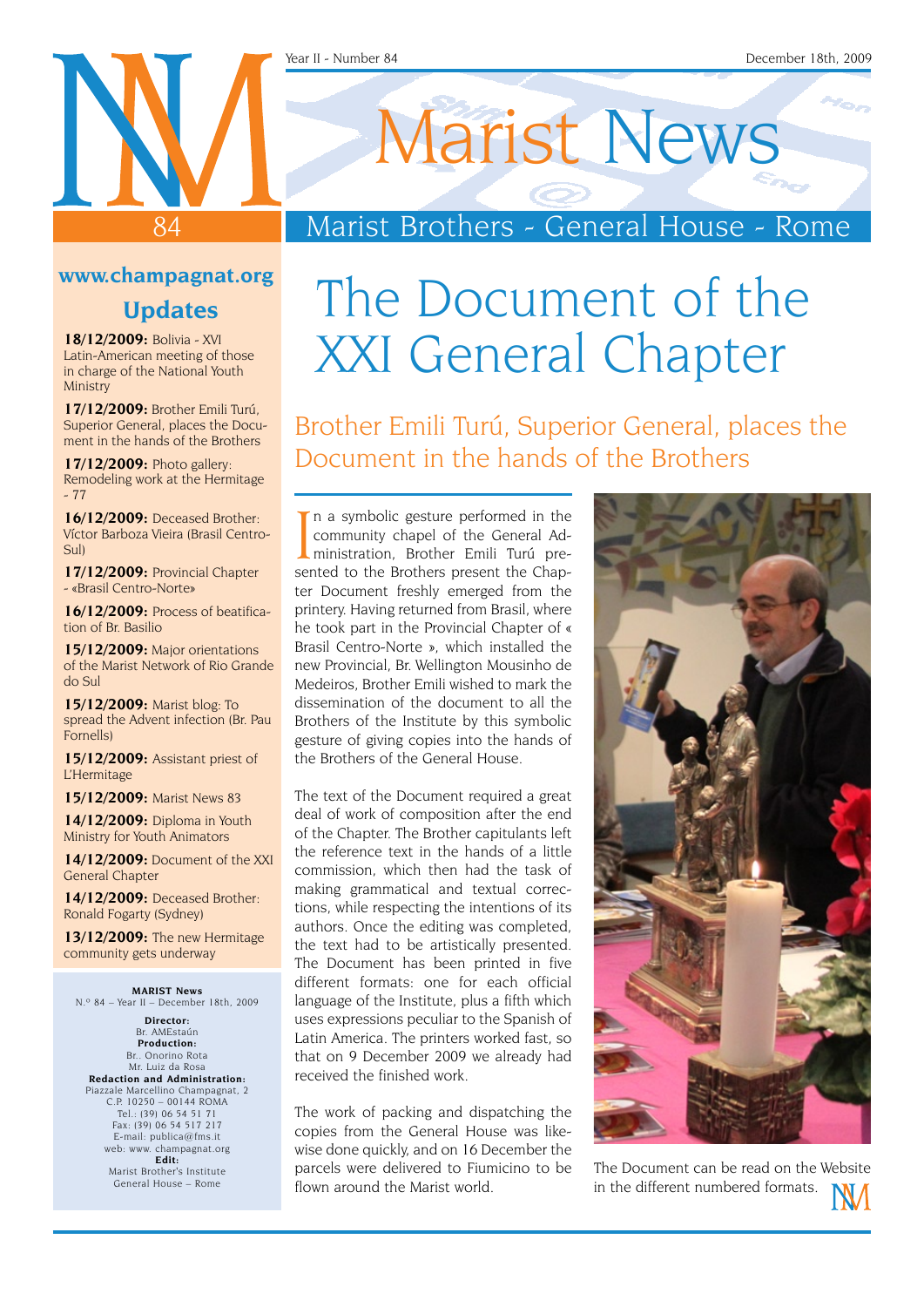## Province *Brasil Centro-Norte* III Provincial Chapter

The new Provincial takes up his charge



The unity of the Province of<br>
«Brasil Centro-Norte» will be the<br>
biggest challenge facing the new<br>
Provincial, Brother Wellington Mousina The unity of the Province of «Brasil Centro-Norte» will be the biggest challenge facing the new ho. His predecessor, Brother Claudino Falchetto, addressed him some moving words on this occasion. In his acceptance speech on 7/12/2009, Brother Wellington emphasized, among his objectives for the three year term, government at the service of the mission and its future, which forsees the following challenges:

• Acquiring a new Province vision which includes the diversity of states which now make it up.

• Adapting the formation to the new situation.

• Balancing the finances of the Province.

• Animating community life.

• Reinforcing the mission of evangelisation.

• Renewing the consecrated life.

« I will not be alone in this mission », affirmed Br. Wellington, recalling the essential role of the Council which will be elected later, as anticipated in the programming of the Provincial Chapter. Justice, ethics, and transparency are other qualities the new Provincial expects from his team.

The website www.marista.edu.br gives a direct transmission of the ceremony of taking possession.

The Assembly and the 3rd Provincial Chapter take place in the city of Mendes (RJ), from 7 to 14 December, with Brothers and lay Marists taking part.

#### **Start of the Provincial Chapter**

The Assembly and the 3rd Provincial Chapter commenced on Monday 7/12/09, with the participation of Brothers and lay Marists and the presence of the Brother Superior General, Emili Turú, as well as Brother Antonio Ramalho, Councillor General. « Mendes is a sacred place. Numerous missionaries have departed from here ». It was with these words that Brother Claudino Falquetto began his speech of welcome to the participants. There followed a moment for reflection on the question: « What is it that I am bringing to the

Chapter? » After the sharing, the participants received as a souvenir a little statue of the Good Mother.

The first activity of the day was the election of the Central Commission, which will conduct operations during the Chapter. Br. Wagner Cruz was elected president, and Brs Salatiel and Ataíde, as secretary general and assistant secretary respectively. Brothers José Manoel Pires and Alexandre will be the moderators.

#### **Election of the new Provincial Council**

The second working day, the Brother capitulants elected the four new Provincial Councillors. They are Brothers José Wagner Rodrigues da Cruz, current president of UBEE-UNBEC, Renato Augusto da Silva, Ataíde José de Lima and Adalberto Batista Amaral.

The team's challenge will be, alongside Brother Wellington, to reinforce provincial unity over the next three years. The Provincial's profile for the Councillors was:

• A life centred on Jesus Christ. having Mary at its heart.

• A love of the Marist Institute, its mission and its patrimony.

• Concern about the problems of the Province and interest in the future of Marist Brasil.

• To be a man of reflection, knowing how to study questions thoroughly.

• To be open to differences and to dialogue; to be a man of relationshins

• Justice, maturity, ethics, transparency and love of work.

• Vision of the Province as a whole of the world and of modern society.

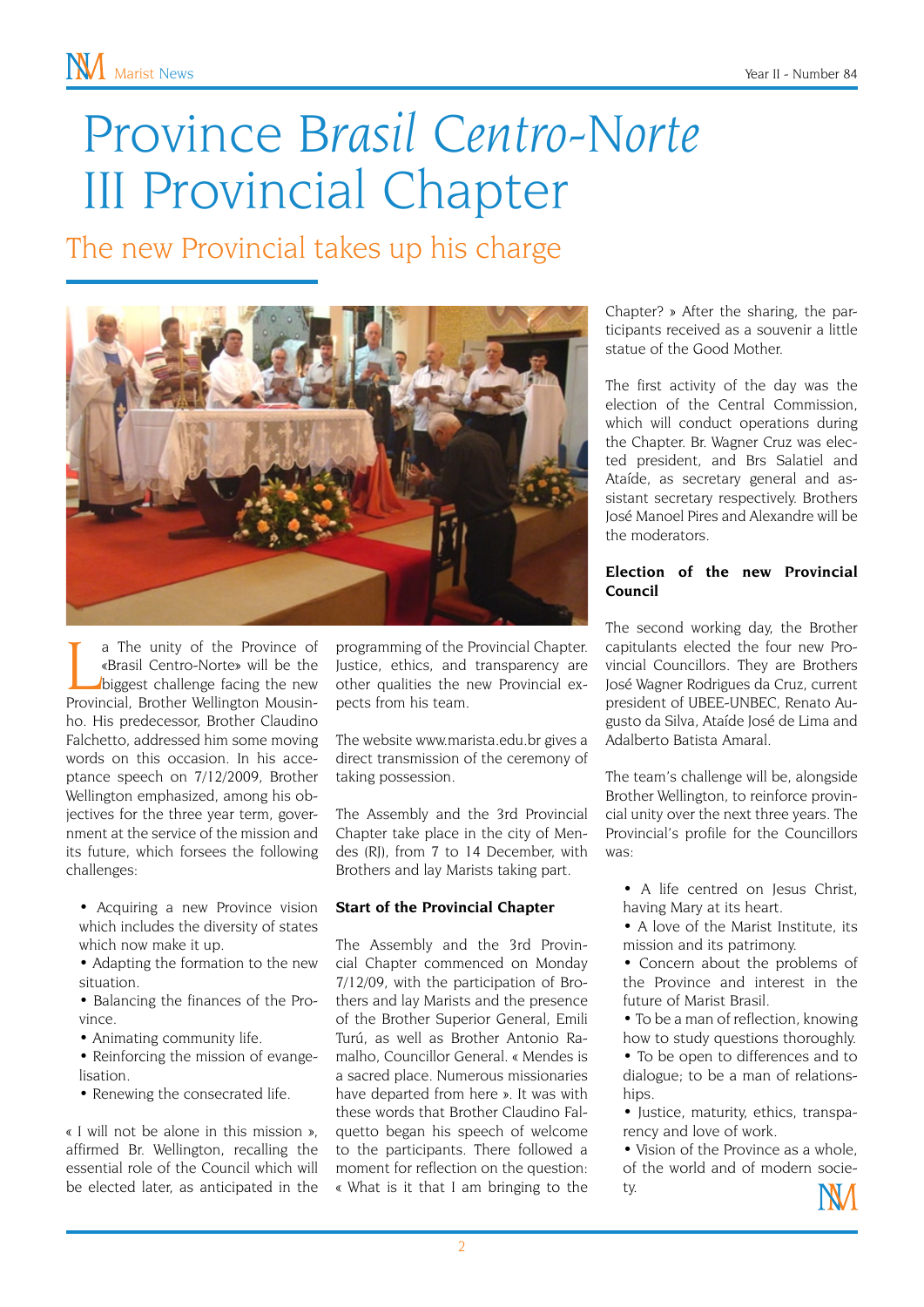## Process of beatification of Br. Basilio

### Mexico



From 4 to 11 November, Brs.<br>
Giovanni Maria Bigotto, Postula-<br>
tor General, and José María Ferre,<br>
his nominated successor, visited Guarom 4 to 11 November, Brs. Giovanni Maria Bigotto, Postulator General, and José María Ferre, dalajara, Mexico, to make contact with the two vice-postulators of the cause of our Br. Basilio Rueda, Brothers José Flores García, "Chepo," and Jorge Luis Flores Aceves, "Luchis", and to assess the progress of the diocesan process of our dear Brother.

Accompanied by both Brothers, we were able to have a meeting with the archdiocesan tribunal which has initi-

**Remodeling work at the Hermitage**

ated the cause. Now we are able to report the progress achieved: the phase of the collecting of the testimonies and the analyzing of the written documents of Br. Basilio by the theological censors has already been practically completed. The latter part is what has taken most time, given the abundance of his writings. The task of the censors was, on the one hand, to show that they contained nothing contrary to Catholic faith and morals; and, on the other, to draw up the human and religious profile emerging from the writings of the Servant of God. Both theologians

were impressed by the rich personality of Br. Basilio.

If all follows this rhythm, as we hope, the diocesan tribunal will be able to complete its work in the course of next year, 2010, and will send all the material to Rome. The Vatican must study the whole process followed in the archdiocese and, if it approves it, begin the Roman phase.

All this gives us great joy, and we congratulate the two Brother vice-postulators for attentively following up the evolution of the process.

The other important element in this stage is the collection of material and testimonies which make manifest the so-called "reputation for sanctity" of Br. Basilio. This is expressed in a series of publications, activities, graces and favours obtained through his intercession. We were also able to observe the efforts displayed in the two Mexican Provinces to make Br. Basilio known Numerous Brothers, former students and lay Marists, especially in the fraternities, have recourse to the intercession of our Servant of God, and feel that they are heard. It is a stimulus and invitation to the whole Institute. Br. Basilio Rueda was a great Superior General and continues to be a great intercessor.